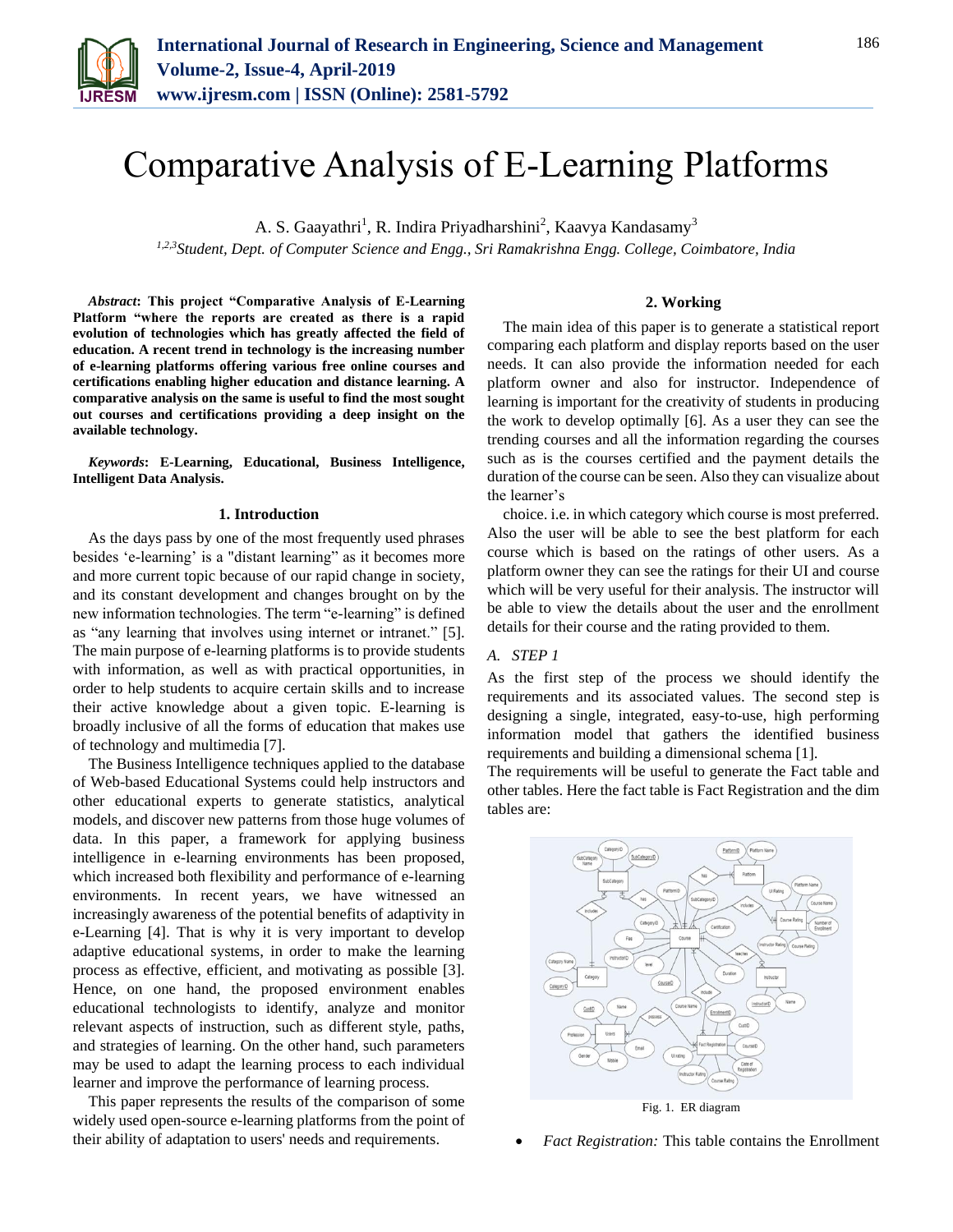

Id, Course Id, Course Rating, Date of Registration, Custid, instructor Rating.

- *User dim:* It contains all the details about the User such as Name, Email, Custid, Profession, Gender, Mobile.
- *Course dim:* This contains the details about the course and the id for category and subcategory tables. It contains Category Id, Subcategory Id, platform Id, Course Name, CourseId, level, Fee, Certification, instructorid, Duration.
- *Category\_dim:* This contains the details about the category such as category name and category id.
- *Subcategory \_dim:* This contains the details about the subcategory such as Subcategory ID, Subcategory name, Category id.
- *Platform\_dim:* This contains details about the platform id and platform name.
- *Instructor dim:* This contains the details about the instructor like instructor id and name.
- *Course Rating\_dim:* This contains the rating details and enrollment details like UI rating, Platform name, Course name, Number of enrollment, Course rating, instructor rating.

# *B. STEP 2*

After designing the dimensional schema, the next one is data stage and ETL processes. The ETL process was quite simple because all the data is stored in relational database. But some preprocessing steps have to be performed for transforming data into suitable shape (e.g. star schema). ETL process is a manual process because it to be processed, cleansed and transformed as per the need. The ETL process is performed to eliminate the duplicates and remove null values and store the data according to our need. After the ETL process the data can be loaded into new database and it can be used to create reports in the desired manner. ETL process normally is a manual process in which the administrator has to apply a number of general data preprocessing tasks such as, data cleaning, user identification, session identification, path completion, transaction identification, data transformation and enrichment, data integration, data reduction [2].





After the ETL process which is performed in SSIS tool the report generation is performed in SSRS tool. This is used for creating reports in a desired manner since it contains all the required items like bar graph, chart, data graph etc.This category enrollment graph is for number of enrollment in each category.



This platform enrollment graph is for number of enrollment in each platform.



Fig. 4. Course enrollment in particular year

This is used to display the number of enrollment in course for particular year.



This is displaying the UI rating of two courses.

# **3. Conclusion**

This paper we give the statistical report for all the disciplines